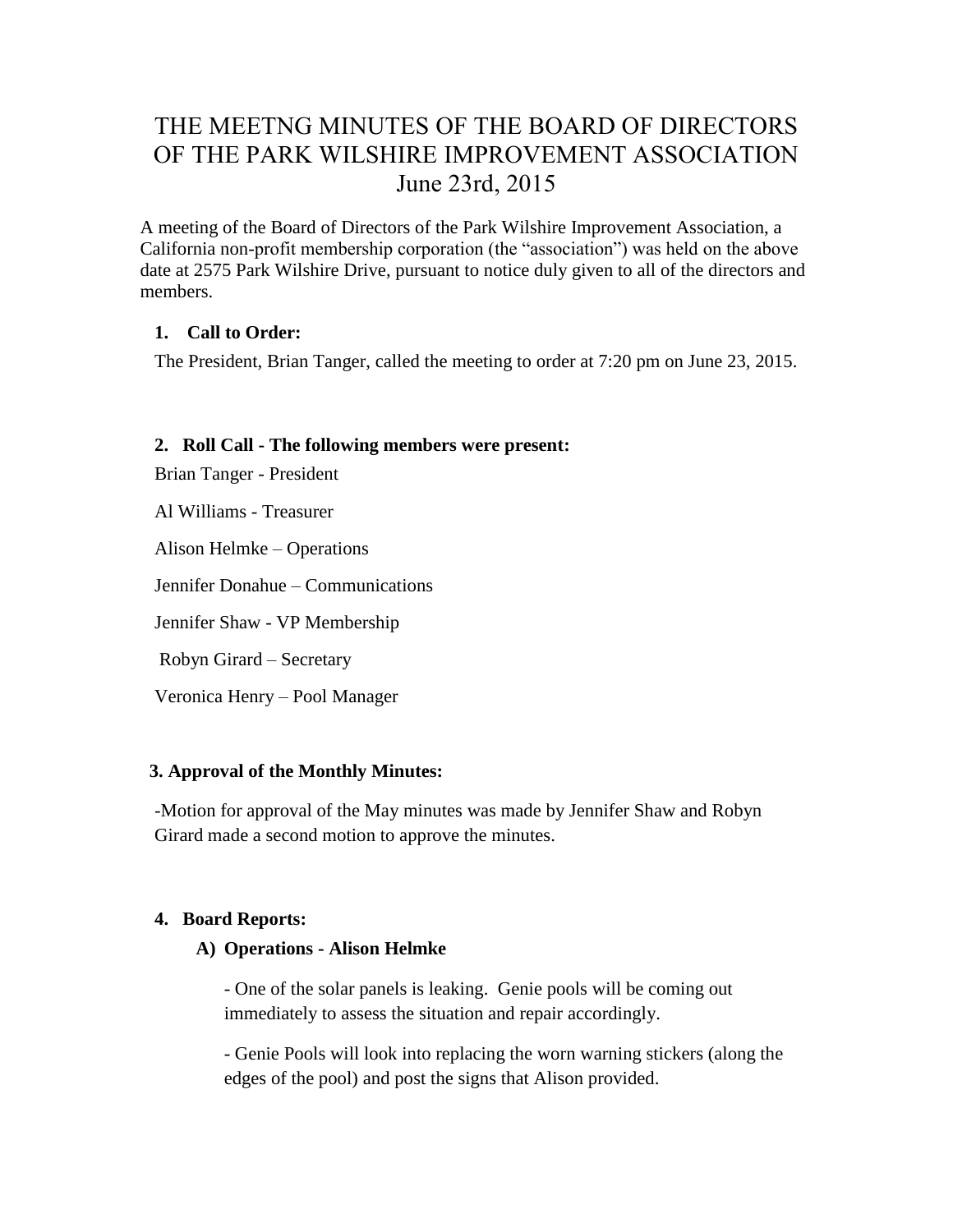- Pool members should get their requests in for pool parties early to ensure the date you want is open. Pool parties can only be hosted by active swim members.

- Allison purchased new umbrellas and new stands to replace the old and worn ones from last year.

-Allison spoke with Joe Scott, City Environmental Health Department, to review water usage allowance.

#### B) **Lifeguards Update – Veronica Henry**

- Veronica discussed roles and responsibilities of the lifeguards along with areas of possible improvement. In addition, we discussed shifts due to the high number of lifeguards.

- We still have swim lessons available for families who are interested.

#### C) **Treasurer - Al Williams**

- Al reported on the monthly financials. We show a slight decline in the financials from this year compared to last year.

-Al also reviewed a summary of swim dues received, resident dues received, and swim lesson registration fees received.

#### D) **Membership - Jennifer Shaw**

- We are full for the season no membership updates currently.

#### E) **Communications/Events - Jennifer Donahue**

- Jennifer will be updating the newsletter regarding the beer and bites night at the pool and the upcoming additional group pool events for members.

#### F) **Secretary - Robyn Girard**

- No report

#### G) **President - Brian Tanger**

- Brian got a quote for timers getting installed for the showers. We discussed as a group the concerns around shower and water usage at the pool.